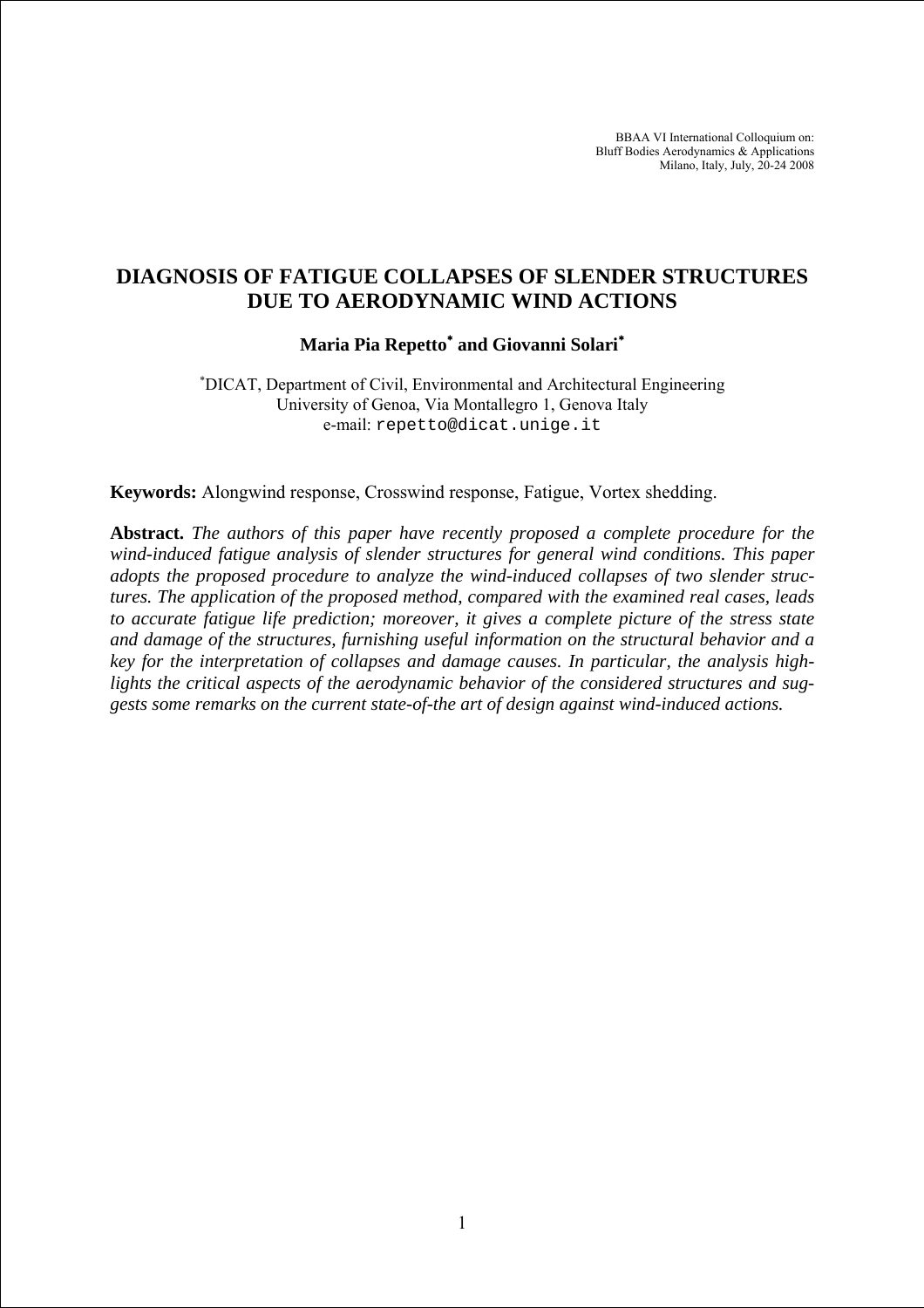#### **1 INTRODUCTION**

Wind-structure interaction implies complex aerodynamic phenomena which result in alongwind, crosswind and torsional actions. Since these actions may produce large vibrations at moderate and frequent wind velocities, structures may undergo a great number of stress cycles leading to damage accumulation. Several damage and even collapses have been observed for different kinds of structures such as urban light poles [1, 2, 3], guyed masts and chimneys [4, 5]. Notwithstanding this, literature is still fragmented and there is a lack of reliable engineering and standards methods for wind-induced fatigue analysis.

Since 2000, the authors of this paper have developed a wide research project aimed at formulating and calibrating a general procedure for determining the mean fatigue damage and the mean fatigue life of structures under general wind loading conditions [6-11]. The proposed method takes into account the joint probability distribution of the mean wind velocity, of wind direction and of thermal atmospheric stratification at the structural site; the windinduced stress processes are determined considering the simultaneous alongwind, crosswind and torsional actions, and the possible occurrence of lock-in effects. The results include the stress cycles histogram, the mean total damage and the mean fatigue life obtained according to three cycle counting methods corresponding, respectively, to an upper, a lower bound and a good approximation of the fatigue damage.

The proposed method has been adopted to analyze the wind-induced collapses of two real slender structures, a ten meters anemometric pole and a thirty meters antennas tower. The structures are characterized by very simple structural scheme and satisfy the national and international Structural Codes from the ultimate limit state point of view. However, they both exhibited premature collapses due to wind-induced fatigue damage. The application of the proposed method gives a complete and clear picture of the stress state and damage of the structures, furnishing useful information on the structural behavior and a key for the interpretation of collapse and damage causes. The comparison between the predicted and the exhibited fatigue life confirms the reliability of the proposed method; moreover, the discussion of the results furnishes relevant remarks on the limits of the actual standards in wind-induced analysis from the fatigue point of view.

#### **2 WIND-INDUCED EFFECTS AND FATIGUE ANALYSIS**

Let us consider a structure or a structural element whose length  $\ell$  is much greater than the reference size b of its cross-section. The incoming wind field is dealt with as a 3-variate random vector whose components are the mean wind velocity  $\bar{u}_r$ , evaluated at height r above the ground, the wind direction  $\varphi$  and the inverse of the Monin-Obukhov length (1/L) [11]. Time t is subdivided into successive ∆T intervals falling within the spectral gap, in which the three components are constant. When a time interval T greater than ∆T is taken into account, the wind loading effects induced in the structure are treated as a series of loading conditions, each corresponding to a ∆T step.

Let us introduce a series of velocity intervals  $\Delta \overline{u}_i$  (i=1,2…), a series of directional sectors  $\Delta\varphi_i$  (j=1,2, …, N) and a series of inverse Monin-Obukhov intervals  $\Delta(1/L)$ <sub>h</sub> (h=0,±1, ±2…). A structure is said to undergo the ijh-th loading condition when  $\bar{u}_r \in \Delta \bar{u}_i$ ,  $\varphi \in \Delta \varphi_i$  and  $(1/L)\in\Delta(1/L)$ <sub>h</sub>. Thus, the ijh-th loading condition is characterized by the probability  $P_{\text{iib}}=P[\ \overline{u}_r \in \Delta \overline{u}_i \cap \phi \in \Delta \phi_i \cap 1/L \in \Delta(1/L)_h]$ . This quantity is linked with the territorial position, with the local site properties and with the thermal atmospheric stratification [11].

The aerodynamic wind action in the ijh-th loading condition is modelled as a stochastic stationary Gaussian process and it is defined by the relationship: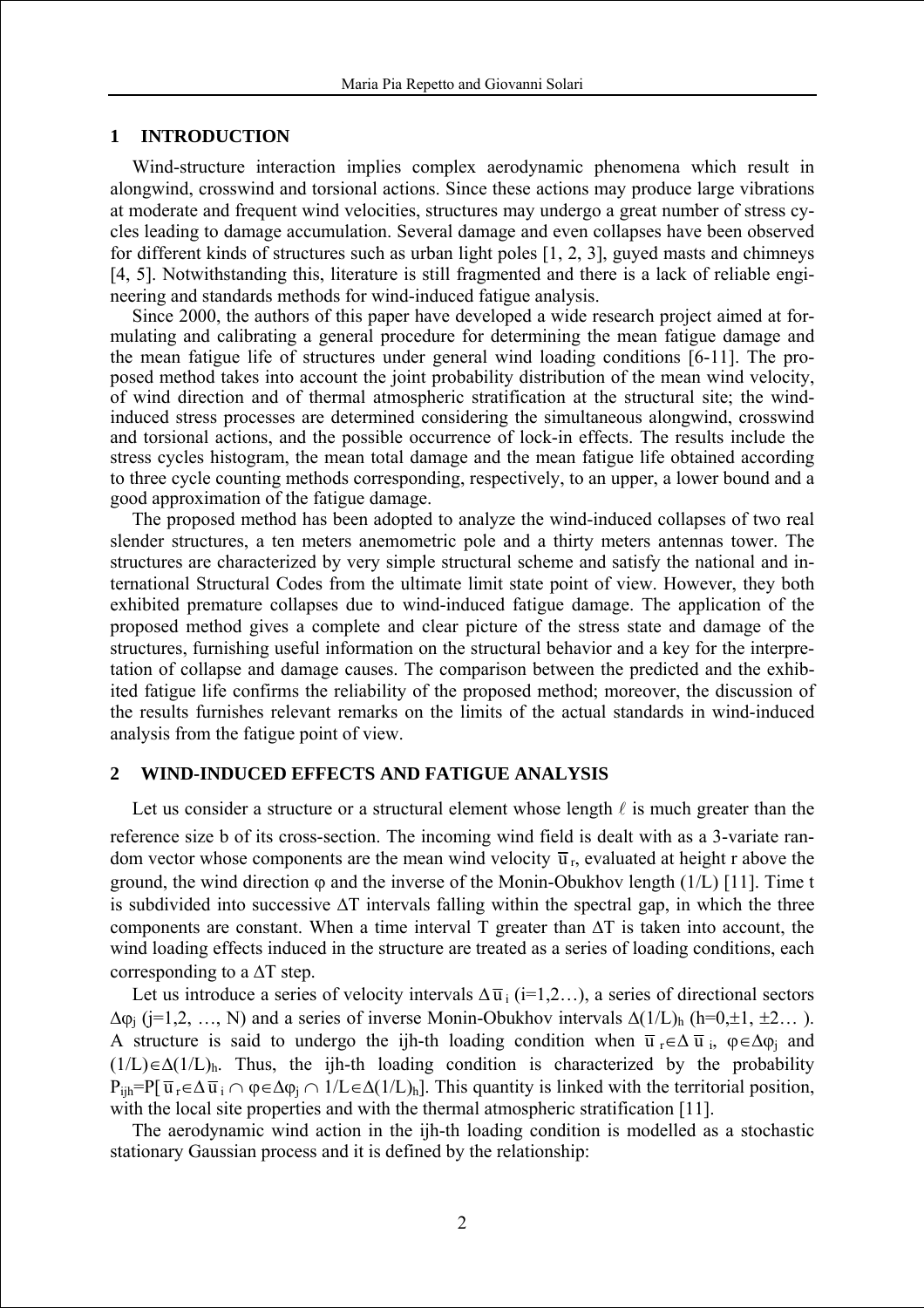$$
F_{\alpha ijh}(z,t) = \overline{F}_{\alpha ijh}(z) + F'_{\alpha ijh}(z,t) \qquad (\alpha=x,y,\theta) \tag{7}
$$

where z belongs to the range 0 to  $\ell$ ,  $F_{xiih}$  and  $F_{viih}$  are the alongwind and crosswind forces,  $F_{\theta iih}$ is the torsional moment;  $\overline{F}_{\alpha i j h}$  is the mean value of  $F_{\alpha i j h}$ ,  $F'_{\alpha i j h}$  is the nil mean fluctuation of  $F_{\alpha i i h}$  around  $\overline{F}_{\alpha i i h}$ . Dealing with the structure as a linear system, the wind-induced stress in a point M of the structural cross-section at the coordinate z in the ijh-th loading condition is a stochastic stationary Gaussian process defined as:

$$
s_{ijh}(M,t) = \overline{s}_{ijh}(M) + s'_{ijh}(M,t)
$$
\n(8)

where  $\bar{s}$  in is the mean stress caused by  $\bar{F}_{\text{aith}}$ , s'<sub>ijh</sub> is the nil mean fluctuating stress caused by  $F'_{\text{aiph}}$ ; this latter quantity is schematised as a bi-modal process [9-10] and expressed as:

$$
s'_{ijh}(M, t) = s'_{Qijh}(M, t) + s'_{Dijh}(M, t)
$$
\n(9)

where s'<sub>Qijh</sub> is the low frequency quasi-static part of s'<sub>ijh</sub>; s'<sub>Dijh</sub> is the resonant part of s'<sub>ijh</sub>, considered here as associated with only one mode of vibration whose natural frequency  $n_{\text{Dijn}}^s$  is much greater than the expected frequency  $v_{Qijn}^s$  of s'<sub>Qijh</sub>. Thus, the quasi-static and the resonant parts of the stress may be considered as uncorrelated, and the power spectral density function of  $s'$ <sub>ijh</sub> is given by:

$$
S_{ijh}^{s}(M, n) = S_{Qijh}^{s}(M, n) + S_{Dijh}^{s}(M, n)
$$
\n(10)

where n is the frequency,  $S_{Qi}$  and  $S_{Di}$  being the power spectral density functions of the quasi-static and of the resonant parts of the stress, respectively.

Based on this hypothesis, the variance and the expected frequency of the wind-induced stress in the ijh-th loading condition can be expressed as:

$$
\left(\sigma_{ijh}^{s}\right)^{2} = \left(\sigma_{0ijh}^{s}\right)^{2} + \left(\sigma_{Dijh}^{s}\right)^{2}; \ \nu_{ijh}^{s} = \sqrt{\left(\nu_{0ijh}^{s}\right)^{2} \lambda_{0ijh}^{*} + \left(n_{Dijh}^{s}\right)^{2} \lambda_{Dijh}^{*}}
$$
(11)

$$
\lambda_{\text{Qijh}}^* = \frac{\left(\sigma_{\text{Qijh}}^s\right)^2}{\left(\sigma_{\text{ijh}}^s\right)^2}; \quad \lambda_{\text{Dijh}}^* = \frac{\left(\sigma_{\text{Dijh}}^s\right)^2}{\left(\sigma_{\text{ijh}}^s\right)^2}
$$
(13)

where  $\sigma_{\text{o}ijh}^s$  and  $\sigma_{\text{Di}ijh}^s$  are the standard deviations of s'<sub>Qijh</sub> and s'<sub>Dijh</sub>, respectively;  $\lambda_{\text{o}ijh}^s$  and  $\lambda_{\text{Diih}}^*$  are the normalized variances of the quasi-static and of the resonant part of the stress, respectively; they provide a measure of the relative importance of the two dominant spectral components of the stress power spectral density function. In Eqs. (11)-(13) the dependence on M is not made explicit for sake of simplicity.

The damage induced by all the wind loading conditions is evaluated collecting the wind loading cycles into a discrete cycles histogram [9]. Let us consider a series of stress amplitudes  $\Delta_k$  (k=1,2,...); the discrete cycles histogram is defined as the mean number  $\bar{n}_{ijk}$  of stress cycles with amplitude  $\Delta_k$  and mean stress  $\bar{s}_{ijk}$ ; this quantity is a function of the mean wind velocity (i), of the wind direction (j) and of the Monin-Obukhov length (h). It is worth noting that  $\overline{n}_{ijk}$  is proportional to the effective time of the ijh-th loading condition,  $T_{ijh} = TP_{ijh}$ , and can be obtained by applying a suitable counting cycle method to the fluctuating stress process s'<sub>iih</sub>. Authors have recently proposed three cycle counting techniques for wind-induced actions. Two of them, namely the Peak Counting method and the Peak-Valley Counting method [8-9],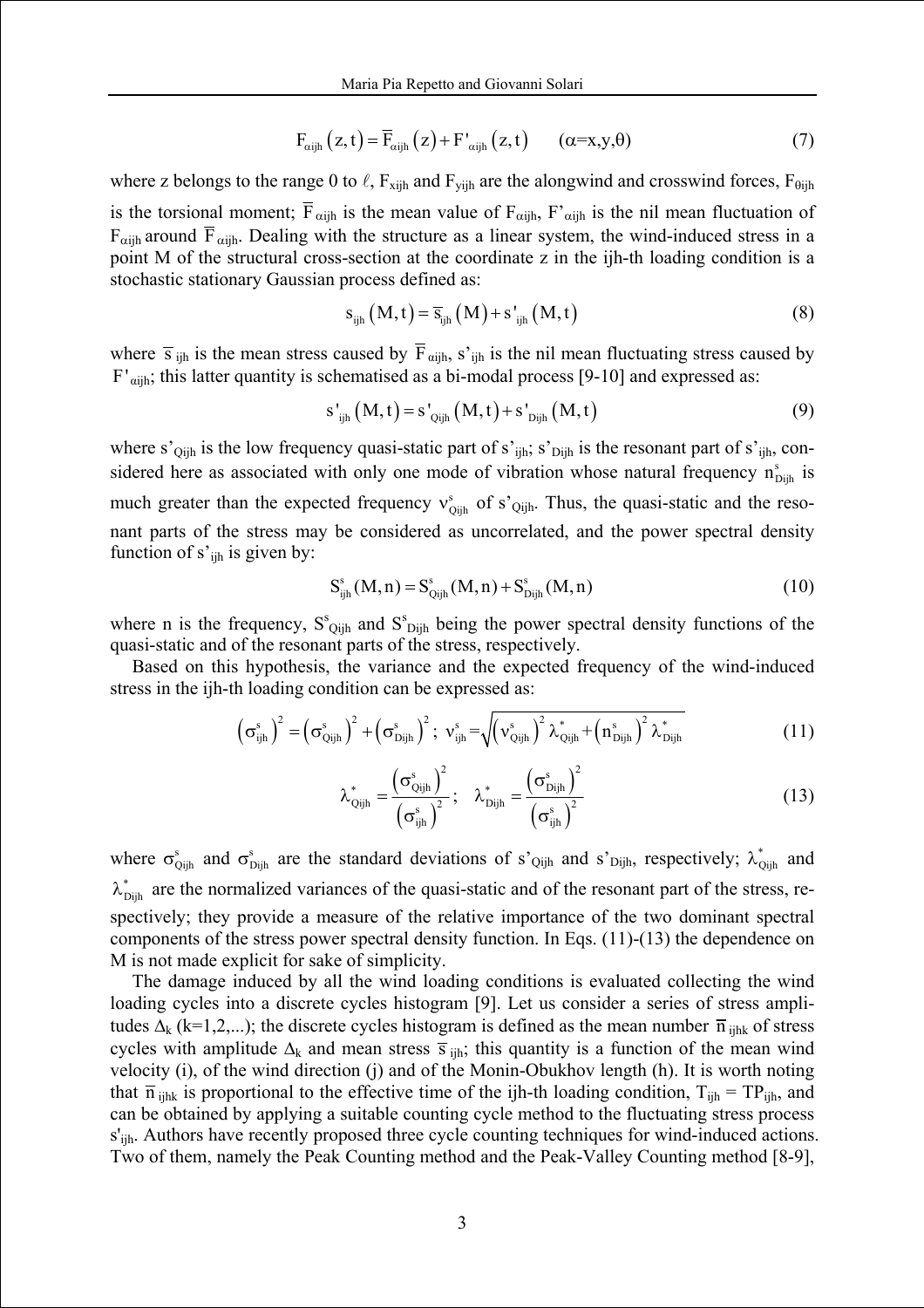are based on the classic narrow-band assumption and furnishes an upper and a lower bound of damage, respectively. When the structural response is dominated by the fundamental mode of vibration, for example in resonant crosswind response, the two bounds are very close. On the contrary, when the quasi-static component of the response is relevant, for example in alongwind response, the gap between these two bounds may be very large, thus a more refined counting method was developed, based on the so called bi-modal assumption [9]; in this case, the low and the high-frequency spectral contents of the stress processes are associated, respectively, with the background and with the resonant part of the response.

The mean fraction of damage induced by the ijhk-th block of the cycles histogram can be evaluated adopting the Palmgren-Miner linear rule, given by:

$$
\overline{\mathbf{d}}_{ijkk}(\mathbf{T}) = \frac{\overline{\mathbf{n}}_{ijhk}(\mathbf{T})}{\mathbf{N}_{ijhk}}
$$
\n(1)

N<sub>ijhk</sub> being the number of the stress cycles with amplitude  $\Delta_k$  and mean stress  $\bar{s}_{ijh}$  that causes the collapse. In accordance with Wohler's study, standards usually furnish the number of the stress cycles with amplitude  $\Delta_k$  and zero mean stress that causes the collapse as a broken line in a log-log scale. Thus, the r-th segment of the modified Wohler's diagram is given by:

$$
N_{ijkk} = \frac{a_r}{(\Delta_{e,ijkk})^{b_r}} \qquad \text{for} \quad \Delta^{(r-1)} \le \Delta_{e,ijkk} \le \Delta^{(r)} \tag{4}
$$

where  $a_r$  and  $b_r$  depend on the properties of the considered structural detail;  $\Delta^{(r)}$  is the r-th term of a suitable series of discrete values of the stress amplitude cycles,  $\Delta_{e,i}$  is an equivalent amplitude, taking into account the non-zero mean stress.

Finally, the total mean damage is given by:

$$
\overline{D}(T) = \sum_{i} \sum_{j} \sum_{h} \sum_{k} \overline{d}_{ijhk} (T)
$$
 (5)

Moreover, assuming that the collapse occurs when  $\overline{D}$  reaches the unit, the mean fatigue life can be estimated by:

$$
\hat{T}_{F} = \frac{1}{\overline{D}(1)}\tag{6}
$$

where  $\overline{D}(1)$  denotes the mean damage intensity, i.e. the mean damage per unit time.

#### **3 CASE STUDY 1: ANEMOMETRIC POLE**

The first examined structure is an anemometric pole, of total height h=10 m, composed by a steel shaft with octagonal section, which diameter varies linearly from 220 mm at bottom to 78 mm at top. The pole carries an anemometer at the top, a photovoltaic panel at z=9 m and a metallic box at  $z=2$  m, represented as concentrated masses of 8 kg, 16 kg and 58 kg, respectively. This simple structure exhibited a premature collapse after one year from its installation, caused by a fatigue crack in the base welding joint (Fig. 1).

During its life, the anemometer registered continuously the ten-minutes mean wind velocity (Fig. 2 a). Adopting the procedure previously explained, the stress state and fatigue damage associated with the wind loading conditions is examined. The probability of occurrence of the loading conditions is associated only to the mean wind velocity variation, as no information about directional distribution and atmospheric stratification are measured at the site. Fig.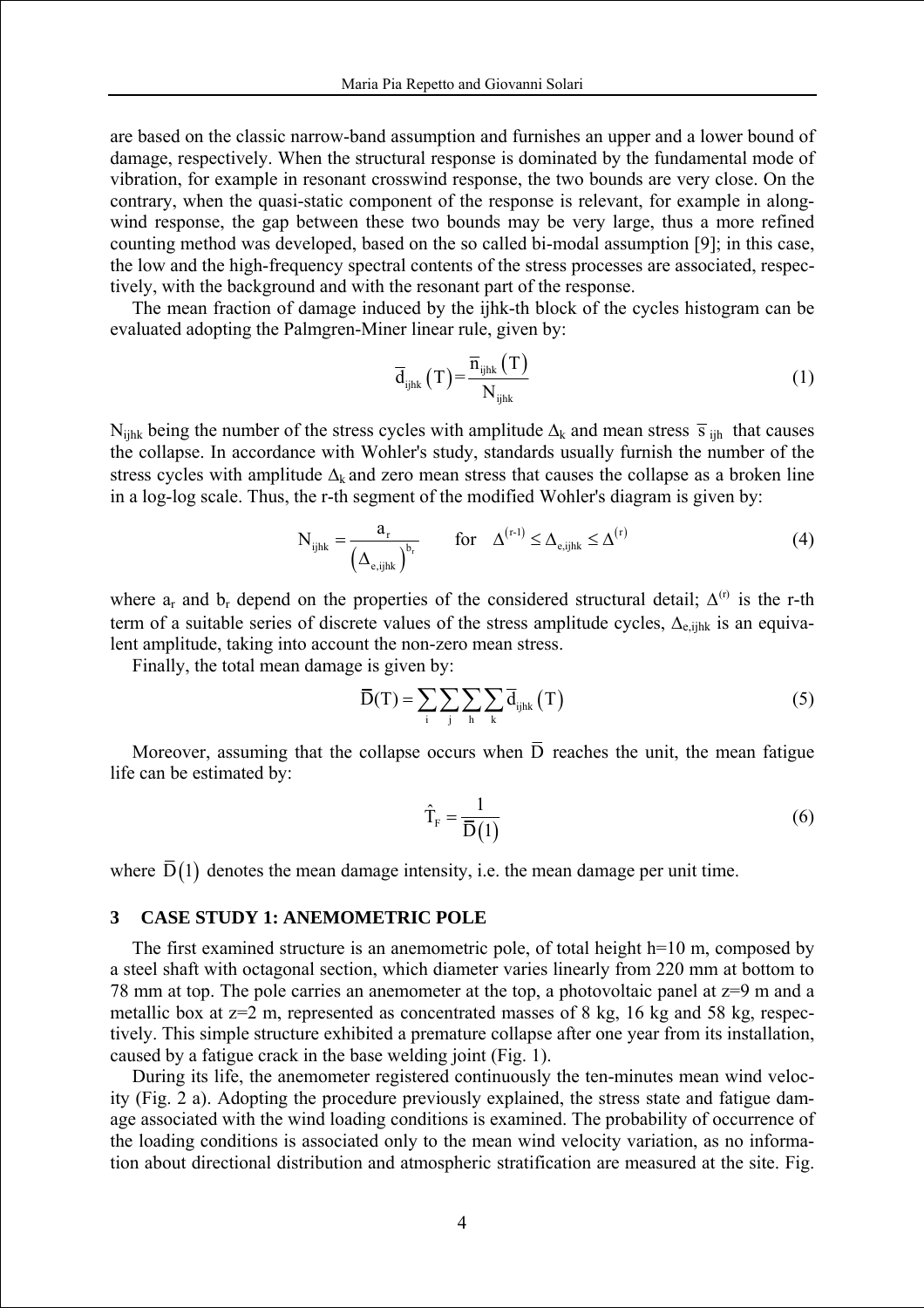2 b shows the probability distribution of mean wind velocity obtained from the measured wind velocity time history. It can be noted that the maximum mean wind velocity measured at the top of the pole,  $\overline{u}_{10}$  = 32.5 m/s, is higher than the maximum wind velocity with 50 years of return period, evaluated at design stage, accordingly to the standard codes ( $\overline{u}_{10}$ = 28.2 m/s according to the national standard code [12]); it is also worth noting that the mean wind velocity  $\overline{u}_{10}$  = 28.2 m/s has been exceeded 3 times in one year in independent events. Thus, the site is characterized by windy conditions well above those prescribed by codes.



Figure 1: pictures of the collapsed pole.



Figure 2: a) measured wind velocity time history; b) wind velocity probability of occurrence.

The structure is schematized as a vertical cantilever beam. The fundamental frequency is  $n_1=0.54$  Hz; the structural damping is assumed as  $\zeta_1=0.005$ . The drag coefficient of the shaft is estimated as  $c_d=1.2$ . The alongwind and crosswind responses are evaluated taking into account turbulence and vortex shedding actions, on varying the mean wind velocity from 0 to 35 m/s with a velocity step of 1 m/s. Fig. 3 a shows the mean value  $\overline{s}$  and the standard deviations  $\sigma_{sx}$  and  $\sigma_{sy}$  of the nominal stress at the base of the structure. As it can be noted, the alongwind and crosswind responses are mainly due to turbulence and grow with the mean wind velocity. The vortex shedding action has limited effects, as the critical wind velocity,  $\overline{u}_{10,\text{cr}}$  = 1.5 m/s, is very low. The alongwind action produces the stress value s<sub>max</sub>=170 MPa, at the maximum registered wind velocity  $\overline{u}_{10}$  = 32.5 m/s, well below the yield limit of the material f<sub>y</sub>=355 MPa (Table 1). Fig. 3 b shows the expected frequencies  $v_{sx}$  and  $v_{sy}$  of the nominal stress at the base of the structure. The expected frequency of the alongwind response grows with the mean wind velocity, however it is always well below the natural frequency of the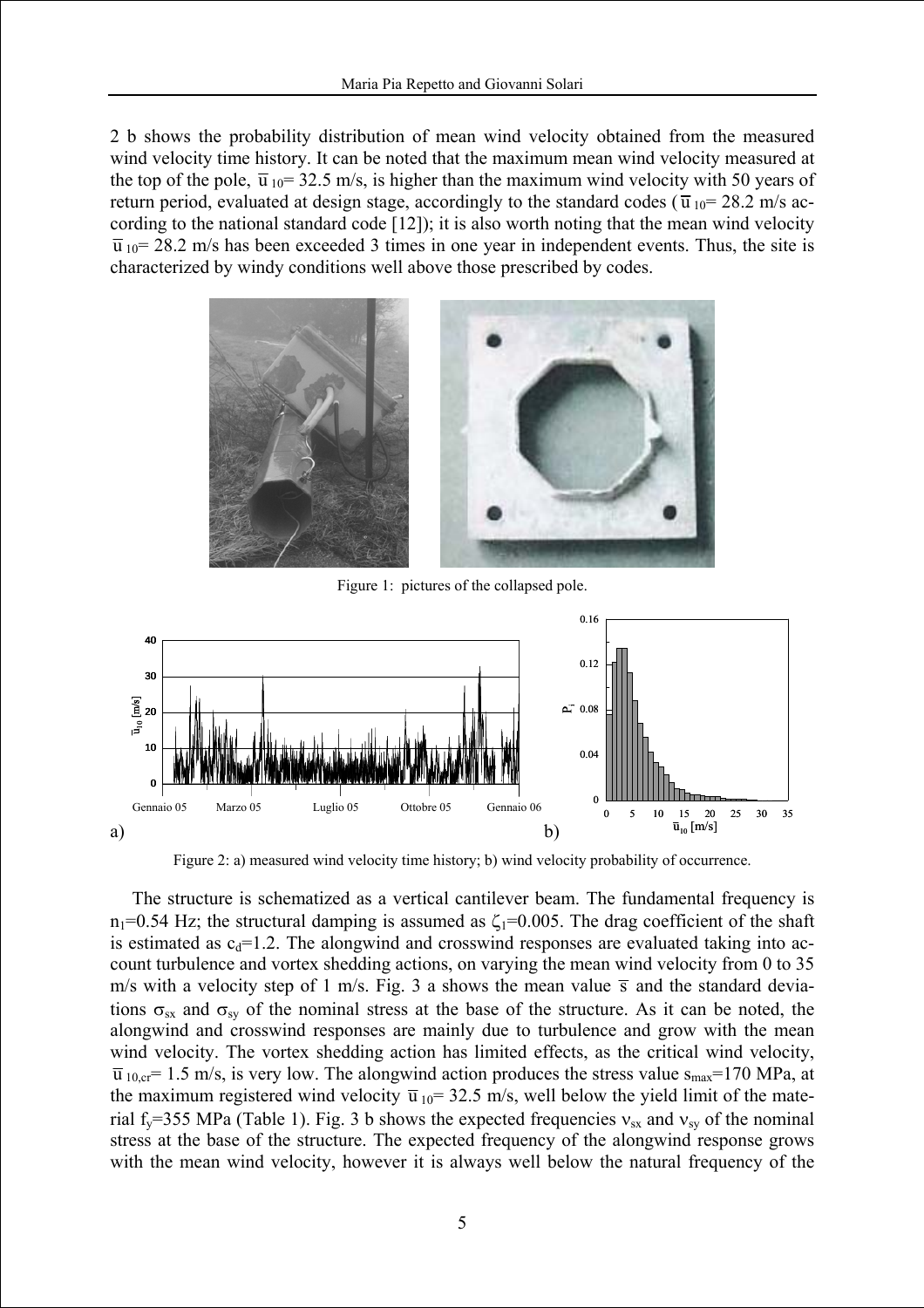structure. This is due to the prevalence of the quasi-static part of the response. The expected frequency of the crosswind response reaches the natural frequency in correspondence of the critical wind velocity for vortex shedding excitation ( $\overline{u}_{10,cr}$  = 1.5 m/s). Outside the critical range, the crosswind expected frequency shows a trend similar to the alongwind one; however, the values are higher; this is due to the greater prevalence of the resonant part of the response, linked to the shift of the lateral turbulence spectral content towards higher frequency values.

The wind-induced fatigue damage has been evaluated adopting the procedure previously explained, expressing the cycle histograms by means of the bi-modal counting method [9-10]. The fatigue behavior of the critical section has been described by the S-N curves proposed by Eurocode 3 [13], assuming the detail category 36.



Figure 3: a) mean and standard deviation of stress; b) expected frequency of stress.

Fig. 4 shows the mean fractions of damage induced by the loading conditions on varying the wind velocity values. The alongwind and crosswind fatigue damage are concentrated in the range of high wind velocities, between 20 and 30 m/s.



Figure 4: mean fractions of damage.

This result is quite anomalous with respect to other experiences with similar structures [10], in which the wind induced fatigue damage is usually concentrated in the range of moderate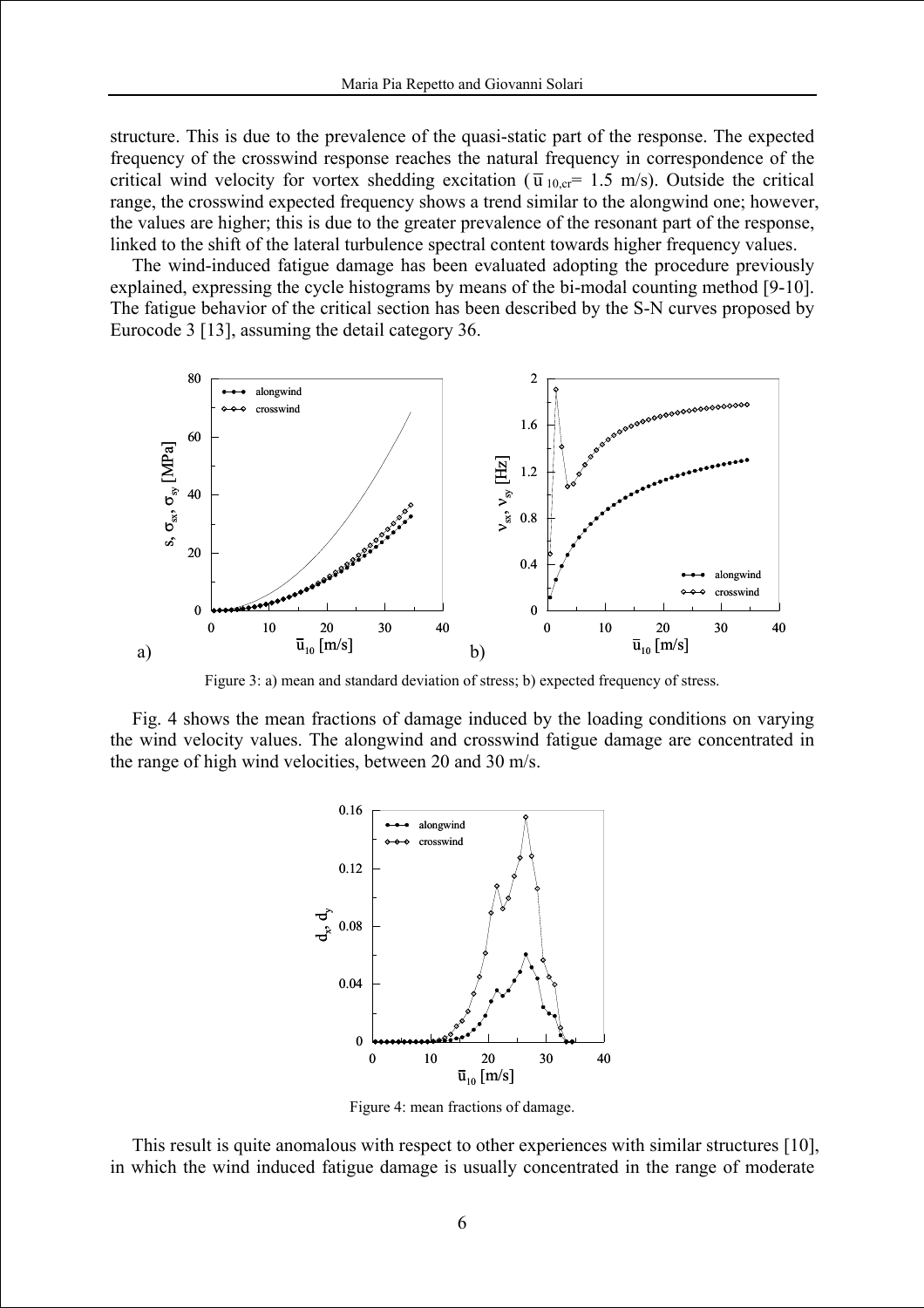wind velocities, between 10 and 20 m/s. This situation is a consequence of the windy condition of the site; in particular, it is due to a parent distribution of the wind velocity at the site shifted towards high wind velocities (Fig. 2 b).

It is worth noting that, while the alongwind action produces the maximum stress, the crosswind action produces the maximum fatigue damage; as the standard deviations of alongwind and crosswind fluctuating stresses are similar (Fig. 3 a), the difference in the induced fatigue damage is linked with the expected frequencies of the processes (Fig. 3 b).

Table 1 summarizes the maximum stress and the predicted fatigue life for alongwind, crosswind and simultaneous actions. The predicted fatigue life linked with alongwind, crosswind and simultaneous responses are obtained disregarding directional effects; however, the obtained values are very similar to the exhibited fatigue life.

|                                         | alongwind | crosswind  | along+cross    |
|-----------------------------------------|-----------|------------|----------------|
| <b>MPa</b><br>$\mathbf{p}_{\text{max}}$ | 70<br>v   | $\cap$     | 160            |
| m<br>days<br>F                          | 740       | 27f<br>210 | $\overline{a}$ |

Table 1: maximum stresses and predicted fatigue life.

It can be concluded that the collapse is linked with a particular windy condition of the site. The safety factor adopted in structural design covers this anomalous situation from the ultimate limit state point of view, while it is completely inadequate from the fatigue point of view.

### **4 CASE STUDY 2: ANTENNAS TOWER**

The second examined structure is an antennas tower, of total height h=30 m. It is composed by a steel shaft with polygonal section, 24 m high, which diameter varies linearly from 1100 mm at bottom to 550 mm at top. Above the steel shaft there is a steel bar with circular section, 6 m high, which diameter is constant and equal to 119 mm. The bar at the top can support different configurations of telecommunication antennas. The antennas can be covered by a fiberglass cylinder with diameter of 1500 mm, for aesthetic reasons.

The configuration with the cover cylinder exhibited a premature collapse, caused by a fatigue crack at the shaft-bar joint. Moreover, a lot of similar antennas towers were interested by large fatigue damage, showing a critical behavior of the same structural type. Adopting the procedure previously explained, the evolution of the stress state and fatigue damage of the tower with the cover cylinder  $(C1)$  (Fig. 6 a) and without the cover cylinder  $(C2)$  (Fig. 6 c) is examined. As no direct measurement of the wind velocity is available at the site, adopting the national standard code [12] the reference wind velocity with 50 years of return period is assumed as  $\overline{u}_{ref} = 27$  m/s, the roughness length is  $z_0=0.05$  m and the topography coefficient is  $c_T=1$ . The probability of occurrence of the loading conditions (Fig. 5), associated only with the mean wind velocity variation, is based on a Weibull distribution characterized by probability of zero values of wind velocity  $F_0=0.4$ , and parameters  $k = 1.32$  and  $c = 3.75$  m/s.

The structure is schematized as a cantilever beam, taking into account the different stiffness of the shaft and of the upper bar, and the different mass distribution of the considered configurations. The natural frequencies are reported in Table 2. It can be noted that the configuration without the cover cylinder (C2) is characterised by higher natural frequencies, as the structural mass is reduced.

Fig. 6 shows the natural modes of vibrations of the configurations C1 (Fig. 6 a and b) and C2 (Fig. 6 c and d). The natural modes vary slowly in the two configurations. In both cases the second mode presents a particular trend, with a maximum at the top of the polygonal part of the shaft and a typical first mode-shape in correspondence of the supporting bar.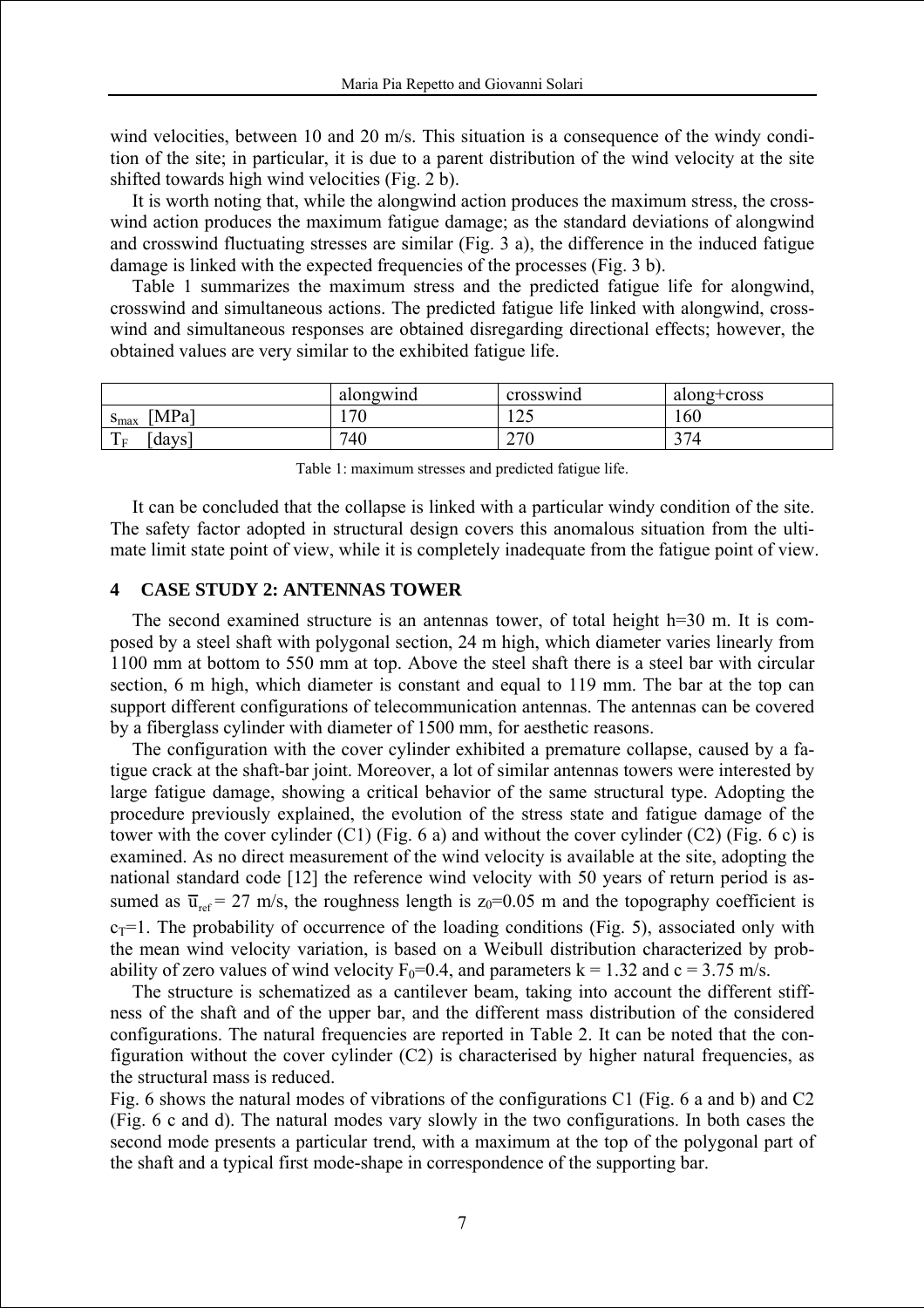

Figure 5: wind velocity probability of occurrence.

| Configuration | $n_1$ (Hz) | $n_2$ (Hz) | $n_3$ (Hz) |
|---------------|------------|------------|------------|
|               | ი 92       | 2.84       | 7.46       |
|               | 09         | 0.90       | -69        |

Table 2: natural frequencies of the tower.

The structural damping is assumed as  $\zeta_k = 0.004$  for each mode of vibration. The drag coefficient of the structure is evaluated taking into account the contribution of the different parts of the two configurations and its dependence on the Reynolds number. The drag coefficient of the polygonal part of the shaft has been estimated as  $c_d=1.15$  for  $\overline{u}_{10} \leq 3.5$  m/s and  $c_d=0.74$  for  $\overline{u}_{10}$  > 3.5 m/s. The drag coefficient of the cover cylinder (C1) is c<sub>d</sub>=0.5 for the considered range of wind velocity. The drag coefficient of the antennas mounted on the supporting bar without the cover cylinder (C2) strictly depends on the shape and the number of the mounted antennas. Based on a series of wind tunnel tests, the estimated drag coefficient of the considered configuration is  $c_d=0.6$  (referred to the diameter of the cover cylinder). Moreover, the angular derivative of the lift coefficient is  $c_1 = 0.45$ .



Figure 6: a) scheme of the antennas tower with the cylinder  $(C1)$ ; b) Natural modes of vibration the antennas tower with the cylinder  $(C1)$ ; c) scheme of the antennas tower without the cylinder  $(C2)$ ; d) Natural modes of vibration the antennas tower without the cylinder (C2).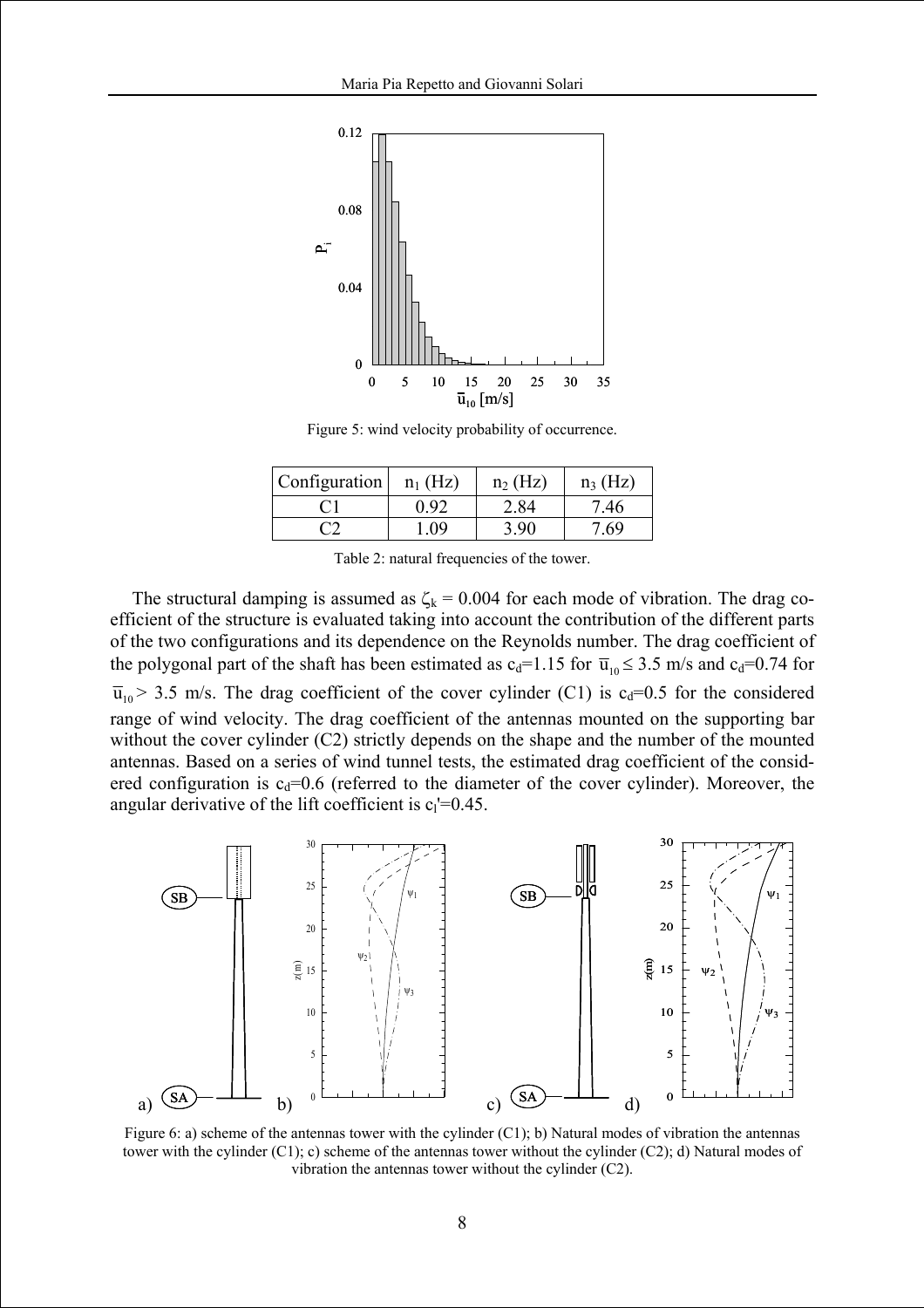The vortex shedding actions can produce relevant forcing mechanisms under different resonance conditions. For C1 configuration, two critical situations can arise: the first corresponds to the vortex shedding resonant with the tower vibration modes in correspondence of the cover cylinder (1); the second corresponds to the vortex shedding resonant with the tower vibration modes in correspondence of the top of the polygonal part of the shaft (2). Table 3 reports the critical velocity and the Scruton number associated with the first three modes of vibration, for the two considered conditions. In particular, Scruton numbers show that the hypothesis (1) is related with potentially very critical states for the tower.

| mode k | $v_k$ (m/s) (1) | $Sc_{k}$ (1)             | $v_{k}(m/s)$ (2) | $Sc_k(2)$ |
|--------|-----------------|--------------------------|------------------|-----------|
|        | 6.90            | 2.52                     | 3.04             | 13.01     |
|        | 21.30           | 2.59                     | 9.37             | 13.29     |
|        | -               | $\overline{\phantom{0}}$ | 24.62            | 11.88     |

Table 3: critical wind velocity and Scruton number related with resonant vortex shedding from the cover cylinder (1) and from the polygonal part of the shaft (2) for C1 configuration.

In the C2 configuration, the only critical situation is related to the vortex shedding resonant with the tower vibration modes in correspondence of the top of the polygonal part of the shaft. Table 4 reports the critical velocity and the Scruton number associated with the first three modes of vibration.

| Mode k | $v_k$ (m/s) | $Sc_{k}$ |
|--------|-------------|----------|
|        | 3.58        | 11.91    |
|        | 11.70       | 10.71    |
|        | 23.07       | 13.02    |

Table 4: critical wind velocity and Scruton number related with resonant vortex shedding from the polygonal part of the shaft for C2 configuration.

The analysis of the structural response puts in evidence two potentially critical sections, at the base of the tower (SA) and at the base of the supporting bar (SB), respectively (see Fig. 6).

For the C1 configuration, the crosswind response is largely prevalent with respect to alongwind response. The Fig. 7 a shows the standard deviation  $\sigma_{\rm sv}$  of the nominal stress states for the C1 configuration, on varying the mean wind velocity. The C1 response in both the considered sections is dominated by the crosswind actions, resonant with the first mode at  $u_{cr}$  = 6 m/s and with the second mode at  $u_{cr}$  = 18 m/s. Thus, it is evident that the main forcing action is due to the vortex shedding resonant with the tower vibration modes in correspondence of the cover cylider (1). Moreover, it can be noted that the most critical section is at the base of the supporting bar (SB). In this section, the C1 maximum stress value associated wirth the first critical velocity is  $s_{max}$ =220 MPa, below the yield limit of the material  $f_v$ =355 MPa (Table 5); the C1 maximum stress associated to the second critical velocity is near to the yield limit of the material; the analysis of this condition is affected by large uncertainties and, in principle, would require deeper evaluations; this is not necessary for the consideration reported below.

The wind-induced fatigue damage in the critical sections has been evaluated adopting the procedure previously explained. The fatigue behavior of the critical sections has been de-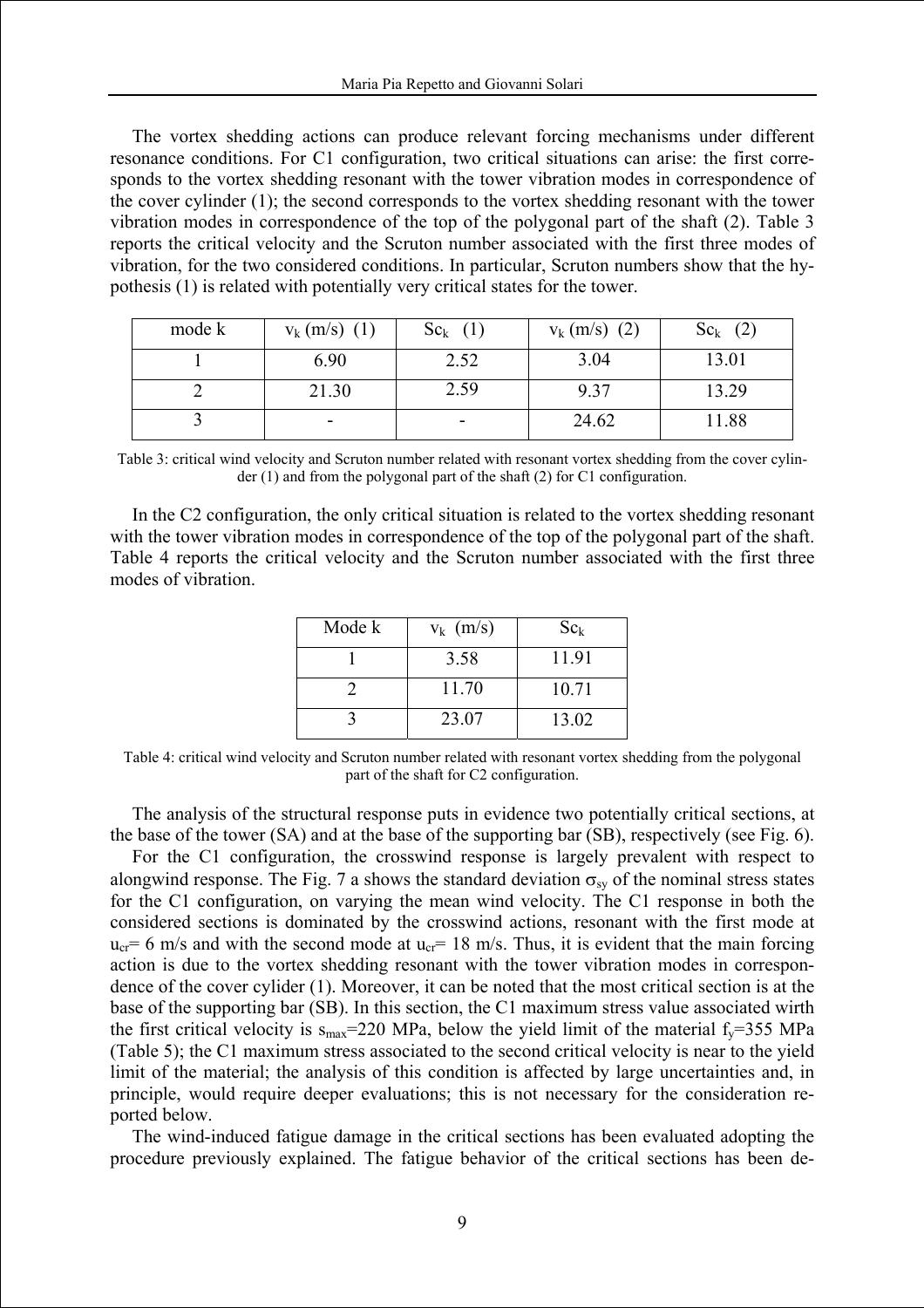scribed by the S-N curves proposed by Eurocode 3 [13], assuming the detail category 50. Fig. 7 b shows the mean fractions of the damage induced by the loading conditions on varying the wind velocity values, in the critical section SB at the base of the supporting bar. The crosswind fatigue damage is concentrated in the range of the first critical velocity,  $u_{cr} = 6$  m/s, showing that in this case the fatigue damage is mainly linked with the vortex shedding resonant with the first mode, as the associated loading conditions are characterized by high stress states and high probability of occurrence. The vortex shedding resonant with the second mode may produce high stress states (Fig. 7 a), however, the associated loading conditions are characterized by low probability of occurrence, thus inducing low fatigue damage on the structure.



Figure 7: a) standard deviation of C1 crosswind stress; b) C1 mean fractions of damage in section SB.

Fig. 8 a shows the mean value  $\bar{s}$  and the standard deviations  $\sigma_{sx}$  and  $\sigma_{sy}$  of the nominal stress for the C2 configuration in the critical section SB. As it can be noted, the C2 response in alongwind and crosswind directions grows with the mean wind velocity; vortex shedding effects are drastically reduced and the crosswind response is qualitatively changed by the cover cylinder remove. The C2 alongwind action produces the maximum stress value  $s_{\text{max}}$ =137 MPa, at the reference wind velocity  $\overline{u}_{10}$ = 27 m/s, below the yield limit of the material  $f_v$ =355 MPa (Table 5).



Figure 8: a) C2 mean and standard deviations and b) C2 expected frequency of stress in section SB.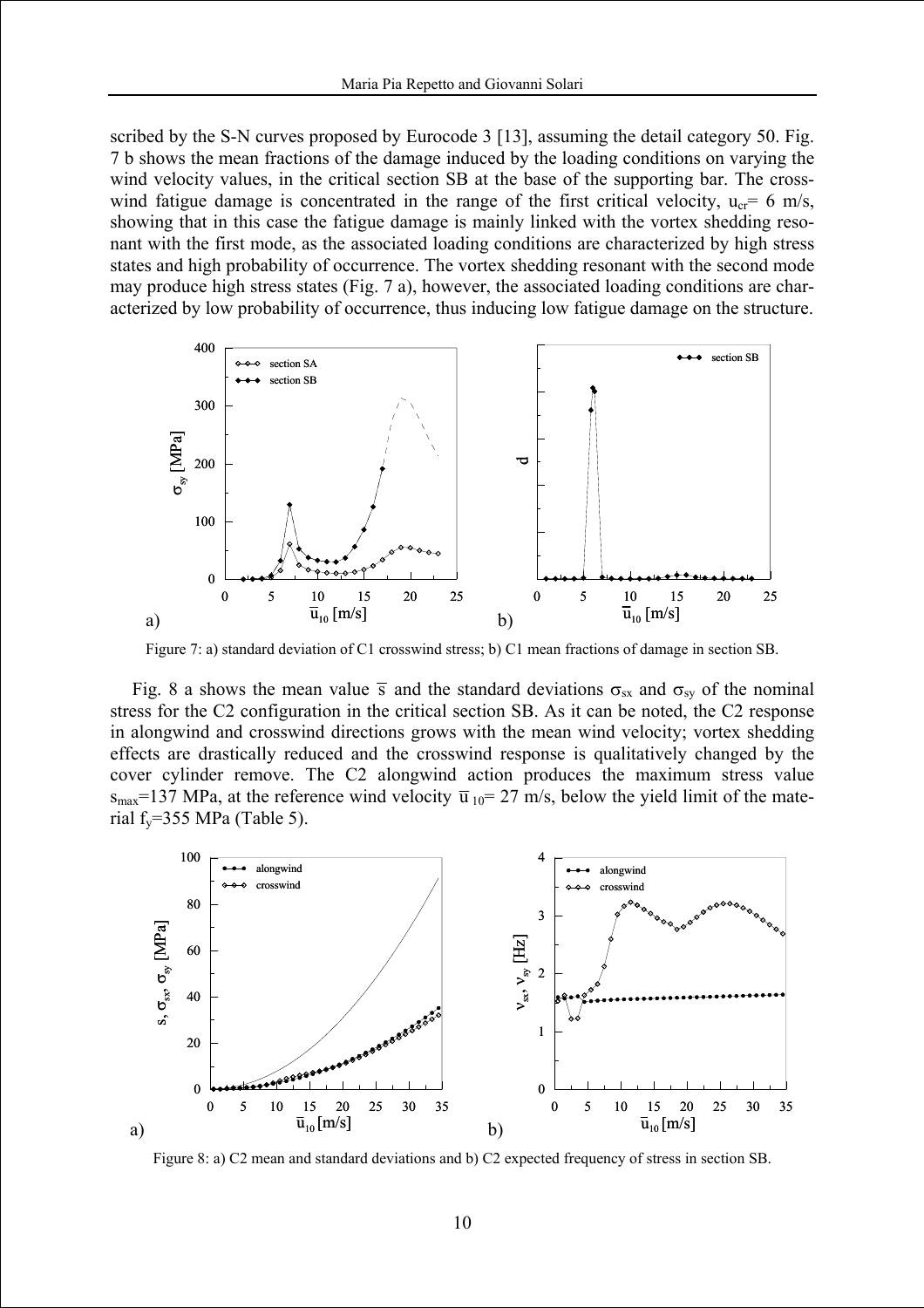Fig. 8 b shows the expected frequencies  $v_{sx}$  and  $v_{sy}$  of the nominal stress in the critical section SB. The expected frequency of the alongwind response grows with the mean wind velocity, however it is always below the natural frequency of the structure. This is due to the prevalence of the quasi-static part of the response. The expected frequency of the crosswind response puts in evidence the contribution of vortex shedding actions resonant to the first and second modes.

The wind-induced fatigue damage in the critical section SB has been evaluated adopting the procedure previously explained. The fatigue behavior of the critical section has been described by the S-N curves proposed by Eurocode 3 [13], assuming the detail category 50.

Fig. 9 shows the mean fractions of damage induced by the loading conditions on varying the wind velocity values. The C2 alongwind and crosswind fatigue damage are concentrated in the range of moderate and frequent wind velocities, between 10 and 20 m/s. The C2 fatigue damage is mainly linked with the crosswind actions. As the standard deviations of alongwind and crosswind fluctuating stresses are similar (Fig. 8 a), the difference is linked with the expected frequencies of the processes (Fig. 8 b).



Figure 9: C2 mean fractions of damage in section SB.

Table 5 summarizes the maximum stress and the predicted fatigue life for the two considered configurations. In C1 configuration, the resulting fatigue life is very low (Table 5), coherently with the exhibited fatigue life of the real structure. In C2 configuration, the minimum predicted fatigue life is near 50 years (Table 5), considerably higher than in C1 case.

|                      | crosswind       | C <sub>2</sub> alongwind | C <sub>2</sub> crosswind |
|----------------------|-----------------|--------------------------|--------------------------|
| MPai<br><b>P</b> max | 220(1)<br>mode) | $1 \cap \Box$            | 80.5                     |
| $\mathbf{r}$         | year            | vears<br>.               | vears<br>4∍              |

Table 5: maximum stresses and predicted fatigue life.

It can be concluded that fatigue damage observed in C1 towers are linked with the aerodynamic effects generated by the cover cylinder. Removing the cover cylinder (C2), the aerodynamic actions are completely changed and the vortex shedding effects are drastically reduced. The analysis highlight two critical sections, at the base of the tower (SA) and at the base of the supporting bar (SB). However, the maximum fatigue damage is in the section (SB) for both configurations, showing that the joint of the shaft with the bar, two elements characterized by very different stiffness, can result as critical.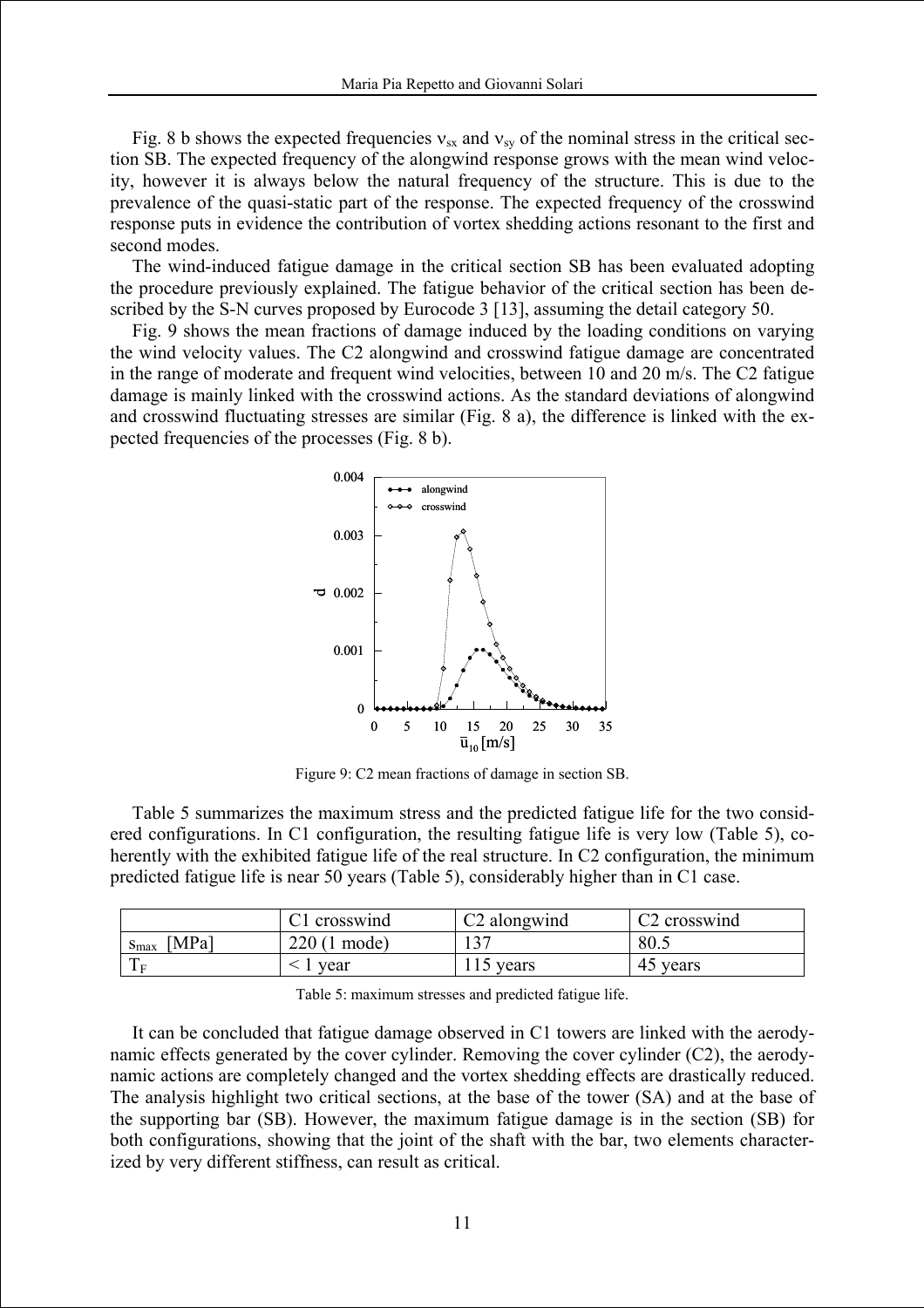## **5 CONCLUSIONS**

The authors of this paper have recently proposed a complete procedure for wind-induced fatigue analysis of slender structures, which requires the evaluation of the wind loading effects and damage associated with all loading conditions. The proposed method has been applied to analyze the wind-induced collapses of two real slender structures, a ten meters anemometric pole and a thirty meters antennas tower. Both the structures are characterized by a very simple structural scheme and they both satisfy the national and international Structural Codes from the ultimate limit state point of view. The application of the proposed method furnishes a predicted fatigue life very similar to the exhibited behavior of both structures. Moreover, it gives a picture of the evaluation of the stress state and wind-induced damage of the structure, furnishing useful information on the structural behavior and a key for the interpretation of collapse and damage causes.

The anemometric pole collapse is linked with a particular windy condition of the site. The safety factor adopted in structural design covers this anomalous situation from the ultimate limit state point of view, while it is completely inadequate from the fatigue point of view.

The antennas tower damage and collapse are linked with aerodynamic effects generated by the vortex shedding actions resonant with the top cover cylinder. Removing the cover cylinder, the vortex shedding effects are drastically reduced and the maximum stress value is linked with alongwind actions. However, even in this case, the crosswind actions due to turbulence and vortex shedding actions are responsible of the main fatigue damage; as the standard deviations of alongwind and crosswind fluctuating stresses are similar, this result is linked with the larger expected frequencies of the crosswind processes.

From a general point of view, the analysis puts in evidence the good agreement between the predicted and exhibited values of the fatigue life of the considered structures, confirming the reliability of the proposed method. Even more, it highlights the limits of Standards and Codes in preventing wind-induced damage. Thus it suggests, as a perspective of this work, the introduction of a simplified procedure to apply in engineering and standards provision, based on an advanced closed form solution of wind-induced fatigue damage.

## **REFERENCES**

- [1] A.P. Robertson, R.P. Hoxey, J.L. Short, L.R. Burges, B.W. Smith and R.H.Y. Ko, Wind-induced fatigue loading of tubular steel lighting columns, *Wind and Structures*, **4**,163-176, 2001.
- [2] U. Peil and M. Behrens, Fatigue of tubular steel lighting columns under wind load, *Wind and Structures*, **5**, 463-478, 2002.
- [3] L. Caracoglia and N.P. Jones, Wind-induced failures of highway light poles during winter storms, Proceedings of the ASME Pressure Vessels and Piping Division Conference, Vancouver, BC, Canada, July 23-27, 2006.
- [4] B. N. Pritchard, Steel chimney oscillations: a comparative study of their reported performance versus predictions using existing design techniques, *Engineering Structures*, **6**, 315-323, 1984.
- [5] C. Verwiebe and A. Glockner, Failure of steel chimneys due to vortex excited vibrations in the second mode, Proceedings of the XI ICWE, Texas Tech University, Lubbock, 2003.